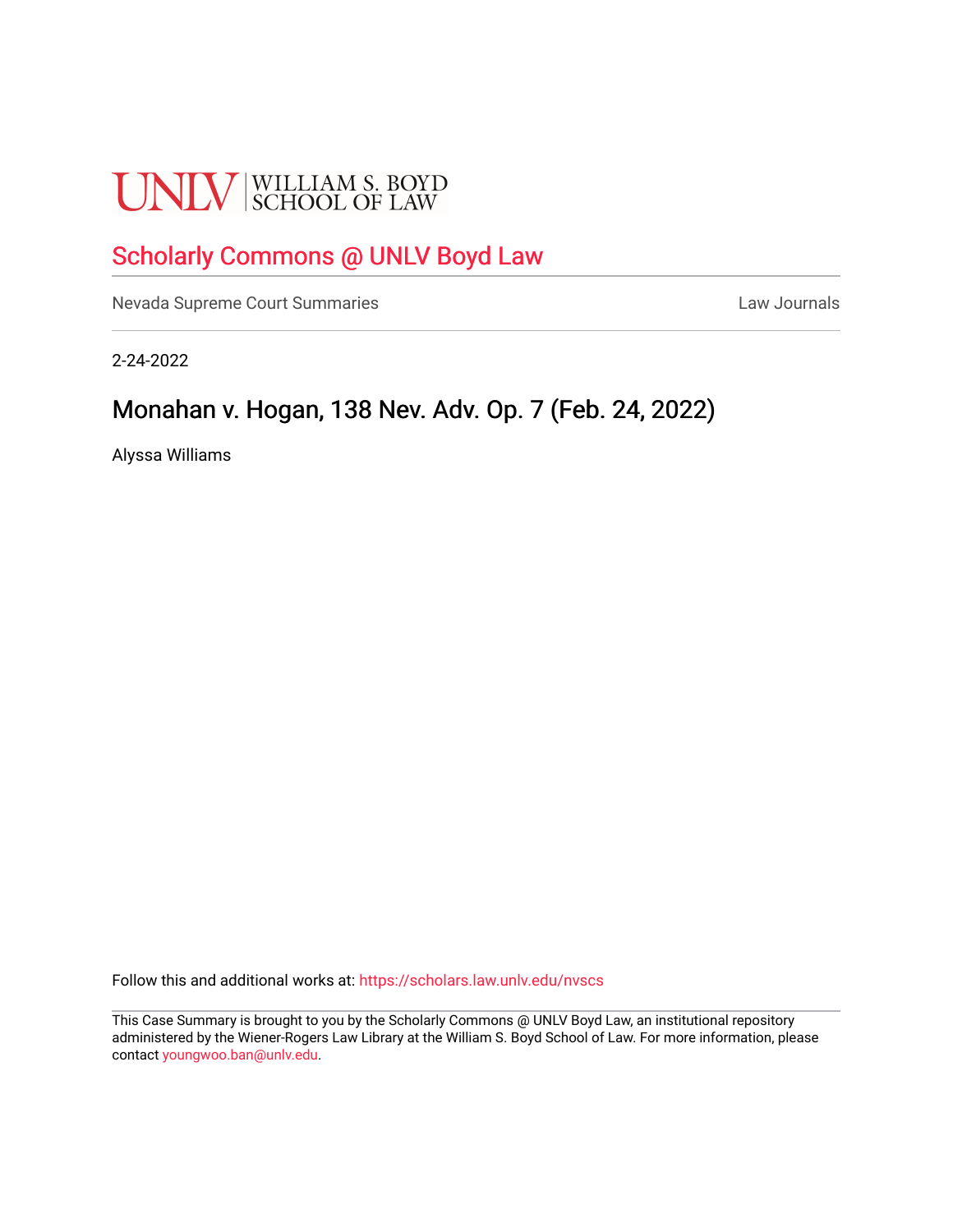## FAMILY LAW: INTERPRETTING THE CHILD'S "BEST INTERESTS" OF RELOCATION BY CONSIDERING THE CUSTODY "BEST INTEREST" FACTORS

#### **Summary**

The Nevada Court of Appeals interpreted the best interests provision of Nevada's child relocation statute, NRS 125C.007(1). The Court questioned the relevant application of the custody best interest factors, as well as the applicable evidentiary standard. Because neither legislative history nor Nevada Supreme Court jurisprudence provided answers, the Court construed legislative intent based upon reasonability. The Court concluded that (1) the threshold relocation statute requires district courts to make specific findings regarding whether relocation is in the best interests of the child, to include the custody best interest factors, and tie those findings to its ruling; and (2) the appropriate burden of proof is preponderance of the evidence. 2

#### **Background**

In 2012, M.M. was born to Amanda Kaitlyn Hogan and Anthony Jacob Monahan. In 2015, M.M.'s parents stipulated to, and the district court ordered, joint legal and physical custody. But when her stepfather, a Navy lieutenant, was assigned to Naval Air Station Fallon, M.M. relocated an hour away from Monahan. Hogan then moved the district court to modify custody to reflect her de facto primary custody status.<sup>3</sup> In March 2019, the district court granted Hogan primary physical custody. The order found that the custody best interest factors favored M.M.'s move, further noting that her stepfather's work may require future relocations. Seven months later, the district court held a hearing to determine exact parenting time. The court's November order did so, while "incorporat[ing] by reference in its entirety" its March 2019 primary custody order.

In June 2020, Hogan moved to relocate with M.M. again. This time, to Virginia Beach where her husband had been reassigned. Monahan opposed the motion. Three months later, the district court held an evidentiary hearing. Monahan, applying the custody best interest factors, argued that it was not in M.M.'s best interests to relocate under NRS 125C.007(1)(b). Hogan objected to the custody factors' relevance, contending they were inapplicable because the hearing concerned relocation. The district court allowed the argument because threshold statute's second provision includes the term "best interests." But after hearing the evidence, the district court ruled that the custody best interest factors did not change the relocation analysis.

In October 2020, the district court granted Hogan's motion to relocate. The order analyzed each NRS 125C.007(1) provision and each NRS 125C.007(2) relocation factor and made relevant findings. The district court incorporated by reference and reevaluated its best interest findings from its November 2019 order to find that relocation did not modify any prior best interest factor findings. As such, it was in M.M.'s best interest to relocate to Virginia. Monahan appealed.

On appeal, Monahan claimed that the district court abused its discretion by incorporating its previous orders' custody best interest findings to satisfy NRS 125C.007(1)(b) in its October

<sup>&</sup>lt;sup>1</sup> By Alyssa Williams.

<sup>&</sup>lt;sup>2</sup> To reflect exact statutory language, the Court used "best interests" when referring the relocation statute and "best interest" when referring to the custody factors. *Compare* NEV. REV.STAT. 125C.007(1)(b), *with id.* § 125C.0035(4).

<sup>&</sup>lt;sup>3</sup> That relocation was not disputed in this case.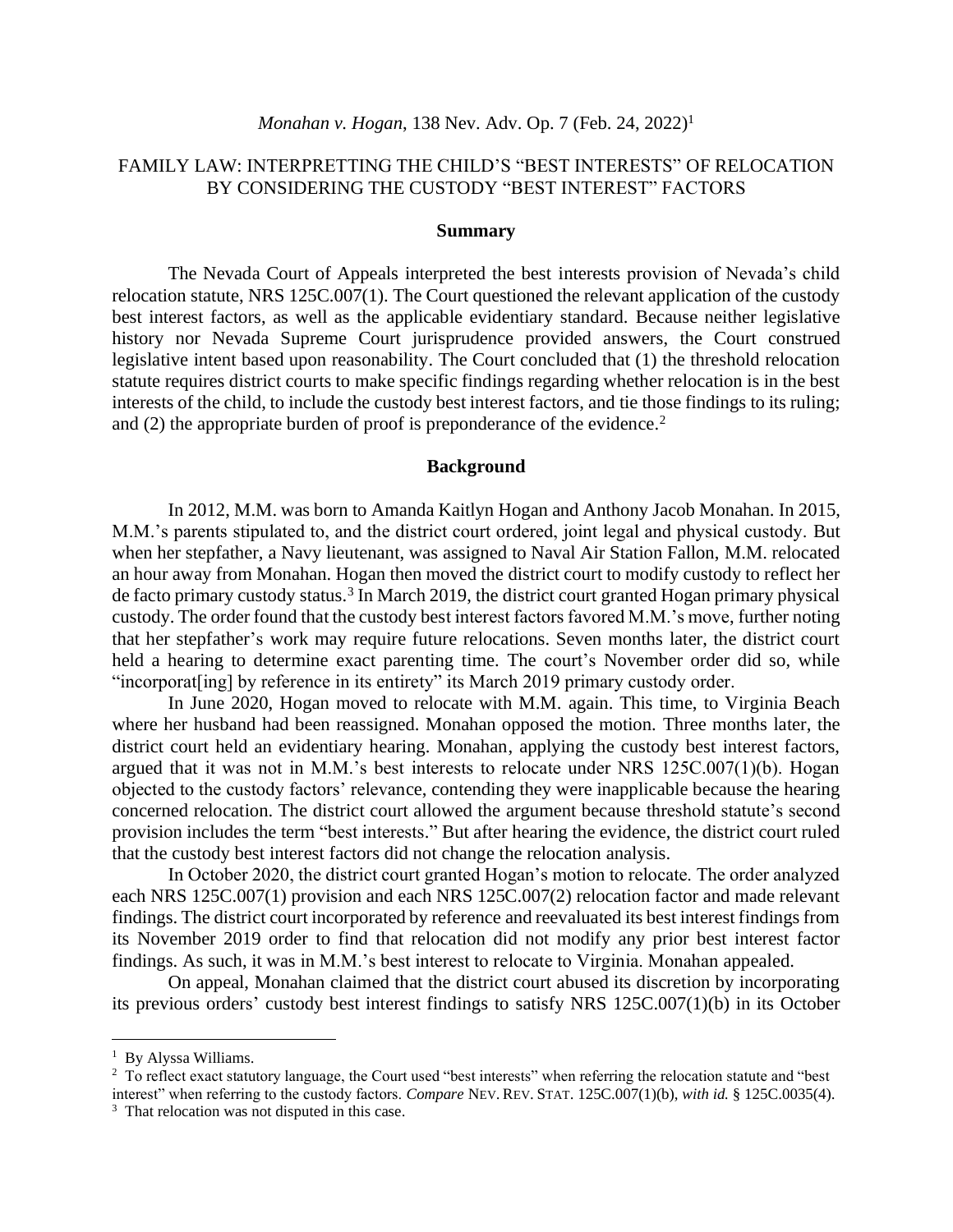2020 order. That is, Monahan argued that the statute's inclusion of "best interests" required the district court to analyze the custody factors anew when considering relocation. Hogan countered that because she was already the primary physical custodian and she moved for relocation under a statute that did not require a custody determination, the custody factors were unneeded to determine the child's best interests. <sup>4</sup> Hogan also emphasized that the district court *did* consider the custody factors and its relocation decision remained unaffected. Because both interpretations of how to determine the "best interests of the child" under NRS 125C.007(1)(b) were reasonable, the Nevada Court of Appeals had to decide how this phrase, in this context, must be applied.

## **Discussion**

### *Background of Nevada's child relocation statutes*

Relocation of children following the dissolution of the parents' relationship is one of the most difficult issues that courts resolve. Courts must balance the custodial parent's interest in freedom of movement, the nonrelocating parent's rights and relationship with the child, and the state's interest in protecting the child's best interests.<sup>5</sup> Efforts to balance these considerations have manifested in various statutes.

NRS 125C.200 replaced Nevada's original relocation statute, NRS 125A.350. <sup>6</sup> The former narrowed the latter's applicability to custodial parents who sought relocation.<sup>7</sup> Later, the legislature added three more relocation statutes. NRS 125C.006 and NRS 125C.0065 expanded the scope of relocation to include both custodial parents and joint custodians. And NRS 125C.007 essentially codified factors district courts were already required to consider when deciding on relocation. 8

NRS 125C.007 was disputed here; namely, the second provision of the threshold test. The plain language of NRS 125C.007(1)(b) requires that the district court must find relocation itself is in the child's best interests. <sup>9</sup> But the statute does not define "best interests of the child" or specify the sufficient burden of proof. And it does not clarify, as debated here, whether the district court must apply and make specific findings as to each custody best interest factor in NRS 125C.0035(4) when making an NRS 125C.007(1)(b) decision.

#### *NRS 125C.007(1)(b)'s "best interests of the child"*

The "best interests of the child" standard underlies most judicial decision making in relevant family law matters. But the standard can have different meanings in different contexts. Here, the parties disputed the term's meaning within NRS 125C.007(1)(b). On the one hand, as Monahan argued, "best interests" may require district courts to consider the custody best interest factors due to the statutes' similar language and close proximity. On the other hand, as Hogan contends, the distinct language could indicate the legislature's intent to allow district courts to decide relocation without requiring any particular factors. Because both parties had introduced

<sup>4</sup> *See* NEV. REV.STAT. § 125C.006.

<sup>5</sup> Schwartz v. Schwartz, 107 Nev. 378, 382, 812 P.2d 1268, 1270 (1991).

<sup>6</sup> Trent v. Trent, 111 Nev. 309, 315, 890 P.2d 1309, 1313 (1995) ("NRS 125A.350 is primarily a notice statute intended to prevent one parent from in effect 'stealing' the children away from the other parent by moving them away to another state and attempting to sever contact.").

<sup>7</sup> *See* 1999 NEV.STAT., ch. 118, § 2, at 737–38.

<sup>8</sup> *Schwartz*, 107 Nev. at 383, 812 P.2d at 1271.

 $9$  Nev. Rev. Stat. 125C.007(1)(b).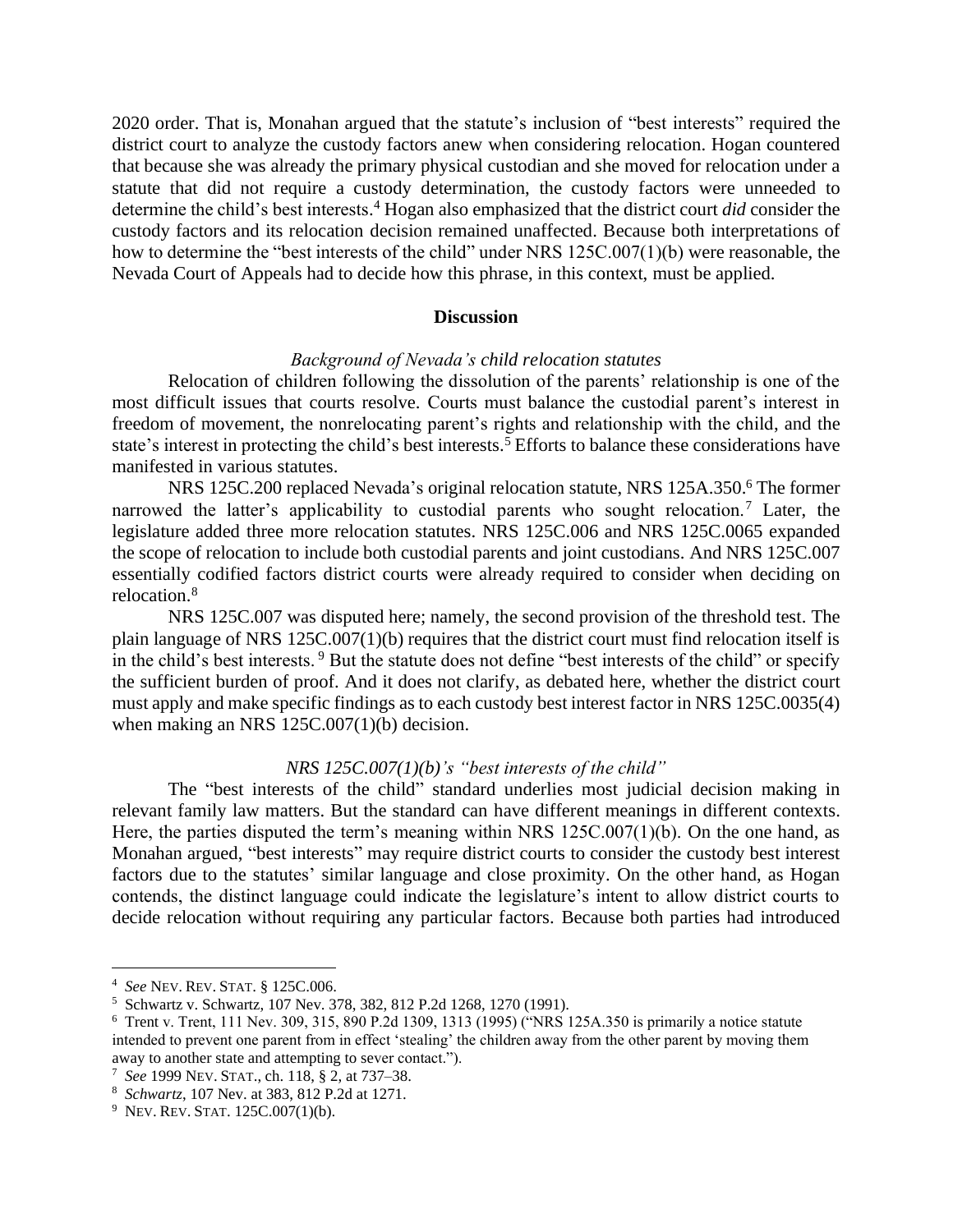reasonable interpretations, the Court concluded the term lacked clear meaning. And because the statute was unclear, the Court interpreted what the legislature intended it to mean.

The Court referenced legislative history and Nevada Supreme Court jurisprudence to discern the term's meaning. Legislative history did not contain a connotation for relocation specifically; however, it implied that the statute was a codification of then-existing state case law.<sup>10</sup> And while the case law gave context to other NRS  $125C.007(1)(b)$  language,<sup>11</sup> it did not clarify "best interests of the child." Because neither legislative history nor Nevada Supreme Court authority explained the "best interests of the child" in NRS 125C.007(1)(b), the Nevada Court of Appeals interpreted legislative intent in light of what was reasonable.

"Reasonably, every custody best interest factor need not be applied anew when the relocating parent is already a primary physical custodian." NRS 125C.0065 requires that joint custodians who seek relocation must also petition the court for primary custody to relocate. NRS 125C.006, the notice statute for primary custodians, does not. Mandating a custody best interest analysis for NRS 125C.007(1)(b) decisions would obscure the distinction between the two notice statutes, essentially forcing the primary custodian to prove why they should retain primary custody. The requirement would also result in a fourteen part threshold test before proceeding to an only six factor relocation analysis. The Court concluded that was unreasonable. But the Court noted that district courts *should* consider the custody best interest factors because it *shall* consider any factors it deems relevant concerning relocation.<sup>12</sup>

In any case, the district court is required to make specific findings and tie them to its conclusion regarding the child's best interests. In this case, the district court made findings of M.M.'s actual advantages of moving to Virginia under the third provision of the threshold relocation test. The Nevada Court of Appeals found that failure to restate those findings, which overlap with the child's best interests, under the second provision were not fatal to the best interests determination. As such, the district court did not abuse its discretion.

#### *NRS 125.007(1)'s burden of proof necessary*

The burden of proof necessary to satisfy the "best interests of the child" for relocation was not disputed by the parties. However, the Court chose to address the applicable evidentiary standard, because it is integrally related to interpreting the statute. The Court considered that because NRS 125C.007(1)(b) is a threshold provision, it may not require as rigorous an analysis as the six relocation factors. But preponderance of the evidence is the default evidentiary standard in family law unless the statute states otherwise.<sup>13</sup> Neither the statute itself nor legislative history discusses evidentiary burdens for any of the NRS 125C.007 provisions.<sup>14</sup> As such, the Court held that the relocating parent must prove all threshold provisions of NRS 125C.007(1) by a preponderance of the evidence.

<sup>10</sup> *Compare*, *e.g.*, NEV. REV.STAT. 125C.007(1)(a), *with* Jones v. Jones, 110 Nev. 1253, 1261, 885 P.2d 563, 569 (1994) (good faith reason to relocate).

<sup>&</sup>lt;sup>11</sup> E.g., *Jones*, 110 Nev. at 1260, 1262, 885 P.2d at 568, 570 (identifying collective circumstances that constitute an actual advantage for the threshold provision).

<sup>&</sup>lt;sup>12</sup> See NEV. REV. STAT. 125C.0035(4) ("In determining the best interests of the child, the court shall consider and set forth its specific findings concerning, *among other things*: [list of factors]." (emphasis added)); *see also* Pelkola v. Pelkola, 137 Nev. Ad. Op. 24, 487 P.3d 807, 810 (2021) (concluding that the district court must make specific findings as to each of the NRS 125C.007(1) subfactors).

<sup>13</sup> *See* Mack v. Ashlock, 112 Nev. 1062, 1066, 921 P.2d 1258, 1261 (1996).

<sup>14</sup> *Compare* NRS 125C.0035(5), *with* NRS 125C.007(1), *and* NRS 125C.007(1)(3).